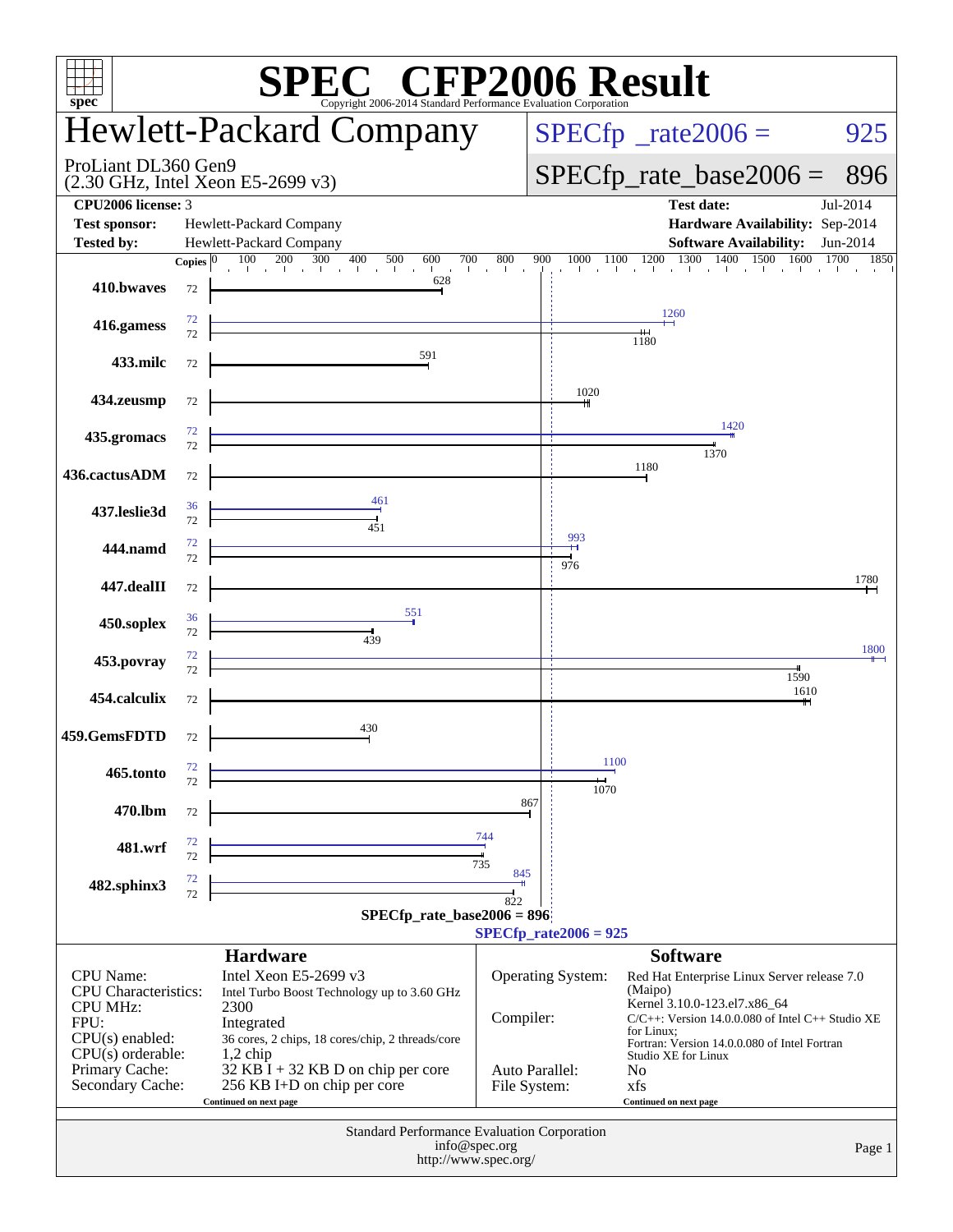

# Hewlett-Packard Company

#### ProLiant DL360 Gen9

(2.30 GHz, Intel Xeon E5-2699 v3)

 $SPECTp_rate2006 = 925$ 

#### [SPECfp\\_rate\\_base2006 =](http://www.spec.org/auto/cpu2006/Docs/result-fields.html#SPECfpratebase2006) 896

**[CPU2006 license:](http://www.spec.org/auto/cpu2006/Docs/result-fields.html#CPU2006license)** 3 **[Test date:](http://www.spec.org/auto/cpu2006/Docs/result-fields.html#Testdate)** Jul-2014

**[Test sponsor:](http://www.spec.org/auto/cpu2006/Docs/result-fields.html#Testsponsor)** Hewlett-Packard Company **[Hardware Availability:](http://www.spec.org/auto/cpu2006/Docs/result-fields.html#HardwareAvailability)** Sep-2014

**[Tested by:](http://www.spec.org/auto/cpu2006/Docs/result-fields.html#Testedby)** Hewlett-Packard Company **[Software Availability:](http://www.spec.org/auto/cpu2006/Docs/result-fields.html#SoftwareAvailability)** Jun-2014 [L3 Cache:](http://www.spec.org/auto/cpu2006/Docs/result-fields.html#L3Cache) 45 MB I+D on chip per chip<br>Other Cache: None [Other Cache:](http://www.spec.org/auto/cpu2006/Docs/result-fields.html#OtherCache)

[Other Hardware:](http://www.spec.org/auto/cpu2006/Docs/result-fields.html#OtherHardware) None

[Memory:](http://www.spec.org/auto/cpu2006/Docs/result-fields.html#Memory) 256 GB (16 x 16 GB 2Rx4 PC4-2133P-R) [Disk Subsystem:](http://www.spec.org/auto/cpu2006/Docs/result-fields.html#DiskSubsystem) 1 x 400 GB SAS SSD, RAID 0

| <b>System State:</b><br><b>Base Pointers:</b><br>Peak Pointers:<br>Other Software: | Run 1<br>32/64<br>32/64<br>None |
|------------------------------------------------------------------------------------|---------------------------------|
|                                                                                    |                                 |

un level 3 (multi-user)  $2/64$ -bit  $2/64$ -bit

| <b>Results Table</b>                                                                                     |               |                |             |                |       |                |            |               |                |              |                |              |                |              |
|----------------------------------------------------------------------------------------------------------|---------------|----------------|-------------|----------------|-------|----------------|------------|---------------|----------------|--------------|----------------|--------------|----------------|--------------|
|                                                                                                          | <b>Base</b>   |                |             | <b>Peak</b>    |       |                |            |               |                |              |                |              |                |              |
| <b>Benchmark</b>                                                                                         | <b>Copies</b> | <b>Seconds</b> | Ratio       | <b>Seconds</b> | Ratio | <b>Seconds</b> | Ratio      | <b>Copies</b> | <b>Seconds</b> | <b>Ratio</b> | <b>Seconds</b> | <b>Ratio</b> | <b>Seconds</b> | <b>Ratio</b> |
| 410.bwayes                                                                                               | 72            | 1558           | 628         | 1561           | 627   | 1556           | 629        | 72            | 1558           | 628          | 1561           | 627          | 1556           | 629          |
| 416.gamess                                                                                               | 72            | 1208           | 1170        | 1184           | 1190  | 1198           | 1180       | 72            | 1121           | 1260         | 1123           | 1260         | 1146           | 1230         |
| $433$ .milc                                                                                              | 72            | 1118           | 591         | 1120           | 590   | 1117           | 592l       | 72            | 1118           | 591          | 1120           | 590          | 1117           | 592          |
| 434.zeusmp                                                                                               | 72            | 638            | 1030        | 646            | 1010  | 640            | 1020       | 72            | 638            | 1030         | 646            | 1010         | 640            | 1020         |
| 435.gromacs                                                                                              | 72            | 376            | 1370        | 377            | 1360  | 376            | 1370       | 72            | 362            | 1420         | 363            | 1420         | 364            | 1410         |
| 436.cactusADM                                                                                            | 72            | 728            | 1180        | 728            | 1180  | 727            | 1180       | 72            | 728            | 1180         | 728            | 1180         | 727            | 1180         |
| 437.leslie3d                                                                                             | 72            | 1502           | 451         | 1501           | 451   | 1498           | 452l       | 36            | 733            | 462          | 735            | 461          | 734            | <b>461</b>   |
| 444.namd                                                                                                 | 72            | 592            | 976         | 592            | 976   | 591            | 977        | 72            | 580            | 995          | 591            | 978          | 581            | 993          |
| 447.dealII                                                                                               | 72            | 463            | <b>1780</b> | 456            | 1810  | 463            | 1780       | 72            | 463            | 1780         | 456            | 1810         | 463            | 1780         |
| $450$ .soplex                                                                                            | 72            | 1362           | 441         | 1371           | 438   | 1368           | 439l       | 36            | 543            | 553          | 547            | 549          | 544            | 551          |
| 453.povray                                                                                               | 72            | 240            | 1590        | 241            | 1590  | 240            | 1600       | 72            | 209            | 1830         | 214            | 1790         | 213            | 1800         |
| 454.calculix                                                                                             | 72            | 369            | 1610        | 365            | 1630  | 368            | 1610       | 72            | 369            | 1610         | 365            | 1630         | 368            | <b>1610</b>  |
| 459.GemsFDTD                                                                                             | 72            | 1777           | 430         | 1775           | 430   | 1776           | <b>430</b> | 72            | 1777           | 430          | 1775           | 430          | 1776           | <b>430</b>   |
| 465.tonto                                                                                                | 72            | 663            | 1070        | 674            | 1050  | 661            | 1070       | 72            | 646            | 1100         | 646            | 1100         | 646            | 1100         |
| 470.1bm                                                                                                  | 72            | 1142           | 867         | 1142           | 867   | 1143           | 866        | 72            | 1142           | 867          | 1142           | 867          | 1143           | 866          |
| 481.wrf                                                                                                  | 72            | 1095           | 735         | 1095           | 735   | 1086           | <b>740</b> | 72            | 1082           | 744          | 1081           | 744          | 1081           | 744          |
| 482.sphinx3                                                                                              | 72            | 1705           | 823         | 1706           | 822   | 1709           | 821        | 72            | 1650           | 851          | 1662           | 844          | 1660           | 845          |
| Results appear in the order in which they were run. Bold underlined text indicates a median measurement. |               |                |             |                |       |                |            |               |                |              |                |              |                |              |

#### **[Submit Notes](http://www.spec.org/auto/cpu2006/Docs/result-fields.html#SubmitNotes)**

 The numactl mechanism was used to bind copies to processors. The config file option 'submit' was used to generate numactl commands to bind each copy to a specific processor. For details, please see the config file.

#### **[Operating System Notes](http://www.spec.org/auto/cpu2006/Docs/result-fields.html#OperatingSystemNotes)**

 Stack size set to unlimited using "ulimit -s unlimited" Transparent Huge Pages enabled with: echo always > /sys/kernel/mm/transparent\_hugepage/enabled Filesystem page cache cleared with: echo 1 > /proc/sys/vm/drop\_caches runspec command invoked through numactl i.e.: numactl --interleave=all runspec <etc>

> Standard Performance Evaluation Corporation [info@spec.org](mailto:info@spec.org) <http://www.spec.org/>

Page 2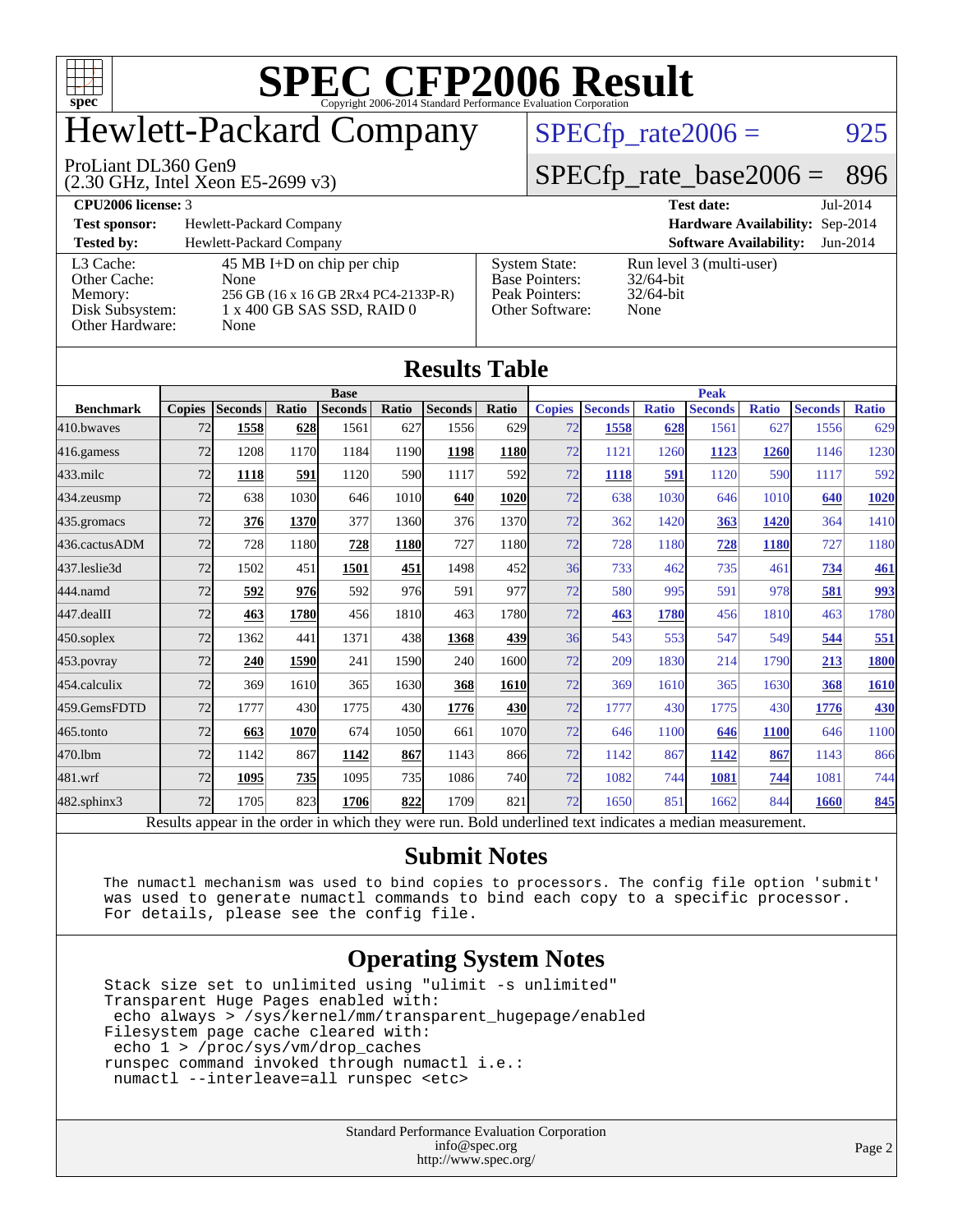

# Hewlett-Packard Company

 $SPECfp_rate2006 = 925$  $SPECfp_rate2006 = 925$ 

(2.30 GHz, Intel Xeon E5-2699 v3) ProLiant DL360 Gen9

[SPECfp\\_rate\\_base2006 =](http://www.spec.org/auto/cpu2006/Docs/result-fields.html#SPECfpratebase2006) 896

**[Test sponsor:](http://www.spec.org/auto/cpu2006/Docs/result-fields.html#Testsponsor)** Hewlett-Packard Company **[Hardware Availability:](http://www.spec.org/auto/cpu2006/Docs/result-fields.html#HardwareAvailability)** Sep-2014

**[CPU2006 license:](http://www.spec.org/auto/cpu2006/Docs/result-fields.html#CPU2006license)** 3 **[Test date:](http://www.spec.org/auto/cpu2006/Docs/result-fields.html#Testdate)** Jul-2014 **[Tested by:](http://www.spec.org/auto/cpu2006/Docs/result-fields.html#Testedby)** Hewlett-Packard Company **[Software Availability:](http://www.spec.org/auto/cpu2006/Docs/result-fields.html#SoftwareAvailability)** Jun-2014

#### **[Platform Notes](http://www.spec.org/auto/cpu2006/Docs/result-fields.html#PlatformNotes)**

BIOS Configuration: HP Power Profile set to Maximum Performance Thermal Configuration set to Maximum Cooling Collaborative Power Control set to Disabled QPI Snoop Configuration set to Cluster on Die Processor Power and Utlization Monitoring set to Disabled Memory Patrol Scrubbing set to Disabled Memory Refresh Rate set to 1x Refresh

#### **[General Notes](http://www.spec.org/auto/cpu2006/Docs/result-fields.html#GeneralNotes)**

Environment variables set by runspec before the start of the run: LD\_LIBRARY\_PATH = "/home/cpu2006/libs/32:/home/cpu2006/libs/64:/home/cpu2006/sh"

 Binaries compiled on a system with 1x Core i7-860 CPU + 8GB memory using RedHat EL 6.4

#### **[Base Compiler Invocation](http://www.spec.org/auto/cpu2006/Docs/result-fields.html#BaseCompilerInvocation)**

[C benchmarks](http://www.spec.org/auto/cpu2006/Docs/result-fields.html#Cbenchmarks):  $\frac{1}{2}$ cc  $-\text{m64}$ 

[C++ benchmarks:](http://www.spec.org/auto/cpu2006/Docs/result-fields.html#CXXbenchmarks) [icpc -m64](http://www.spec.org/cpu2006/results/res2014q3/cpu2006-20140908-31270.flags.html#user_CXXbase_intel_icpc_64bit_bedb90c1146cab66620883ef4f41a67e)

[Fortran benchmarks](http://www.spec.org/auto/cpu2006/Docs/result-fields.html#Fortranbenchmarks): [ifort -m64](http://www.spec.org/cpu2006/results/res2014q3/cpu2006-20140908-31270.flags.html#user_FCbase_intel_ifort_64bit_ee9d0fb25645d0210d97eb0527dcc06e)

[Benchmarks using both Fortran and C](http://www.spec.org/auto/cpu2006/Docs/result-fields.html#BenchmarksusingbothFortranandC): [icc -m64](http://www.spec.org/cpu2006/results/res2014q3/cpu2006-20140908-31270.flags.html#user_CC_FCbase_intel_icc_64bit_0b7121f5ab7cfabee23d88897260401c) [ifort -m64](http://www.spec.org/cpu2006/results/res2014q3/cpu2006-20140908-31270.flags.html#user_CC_FCbase_intel_ifort_64bit_ee9d0fb25645d0210d97eb0527dcc06e)

#### **[Base Portability Flags](http://www.spec.org/auto/cpu2006/Docs/result-fields.html#BasePortabilityFlags)**

| 410.bwaves: - DSPEC CPU LP64               |  |
|--------------------------------------------|--|
| 416.gamess: -DSPEC_CPU_LP64                |  |
| 433.milc: -DSPEC CPU LP64                  |  |
| 434.zeusmp: -DSPEC_CPU_LP64                |  |
| 435.gromacs: -DSPEC_CPU_LP64 -nofor_main   |  |
| 436.cactusADM: -DSPEC CPU LP64 -nofor main |  |
| 437.leslie3d: -DSPEC CPU LP64              |  |
| 444.namd: - DSPEC_CPU_LP64                 |  |
| 447.dealII: -DSPEC CPU LP64                |  |
| 450.soplex: -DSPEC_CPU_LP64                |  |
| 453.povray: -DSPEC_CPU_LP64                |  |
| 454.calculix: -DSPEC_CPU_LP64 -nofor_main  |  |

Continued on next page

Standard Performance Evaluation Corporation [info@spec.org](mailto:info@spec.org) <http://www.spec.org/>

Page 3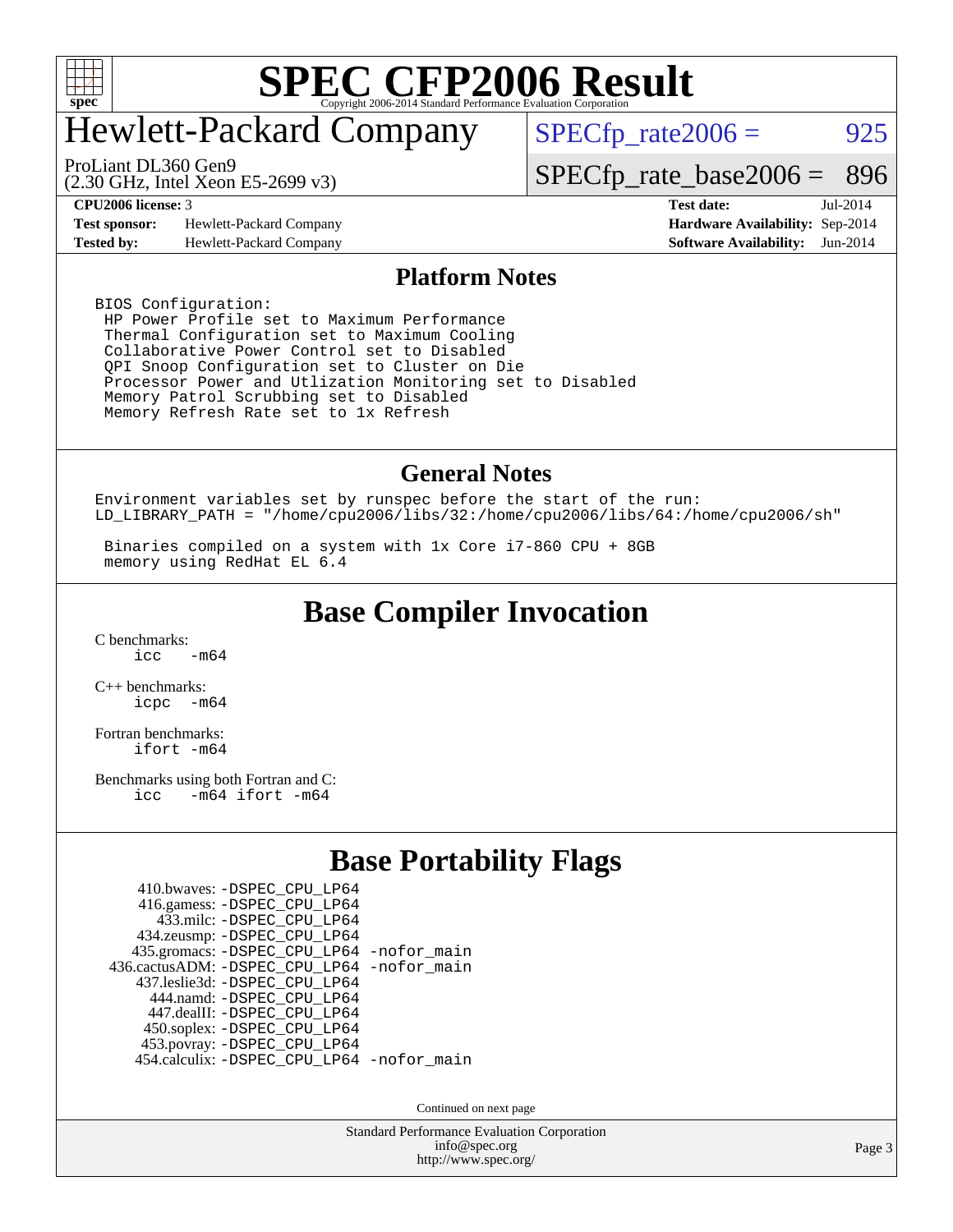

## Hewlett-Packard Company

 $SPECfp_rate2006 = 925$  $SPECfp_rate2006 = 925$ 

(2.30 GHz, Intel Xeon E5-2699 v3) ProLiant DL360 Gen9

[SPECfp\\_rate\\_base2006 =](http://www.spec.org/auto/cpu2006/Docs/result-fields.html#SPECfpratebase2006) 896

**[Test sponsor:](http://www.spec.org/auto/cpu2006/Docs/result-fields.html#Testsponsor)** Hewlett-Packard Company **[Hardware Availability:](http://www.spec.org/auto/cpu2006/Docs/result-fields.html#HardwareAvailability)** Sep-2014 **[Tested by:](http://www.spec.org/auto/cpu2006/Docs/result-fields.html#Testedby)** Hewlett-Packard Company **[Software Availability:](http://www.spec.org/auto/cpu2006/Docs/result-fields.html#SoftwareAvailability)** Jun-2014

**[CPU2006 license:](http://www.spec.org/auto/cpu2006/Docs/result-fields.html#CPU2006license)** 3 **[Test date:](http://www.spec.org/auto/cpu2006/Docs/result-fields.html#Testdate)** Jul-2014

### **[Base Portability Flags \(Continued\)](http://www.spec.org/auto/cpu2006/Docs/result-fields.html#BasePortabilityFlags)**

 459.GemsFDTD: [-DSPEC\\_CPU\\_LP64](http://www.spec.org/cpu2006/results/res2014q3/cpu2006-20140908-31270.flags.html#suite_basePORTABILITY459_GemsFDTD_DSPEC_CPU_LP64) 465.tonto: [-DSPEC\\_CPU\\_LP64](http://www.spec.org/cpu2006/results/res2014q3/cpu2006-20140908-31270.flags.html#suite_basePORTABILITY465_tonto_DSPEC_CPU_LP64) 470.lbm: [-DSPEC\\_CPU\\_LP64](http://www.spec.org/cpu2006/results/res2014q3/cpu2006-20140908-31270.flags.html#suite_basePORTABILITY470_lbm_DSPEC_CPU_LP64) 482.sphinx3: [-DSPEC\\_CPU\\_LP64](http://www.spec.org/cpu2006/results/res2014q3/cpu2006-20140908-31270.flags.html#suite_basePORTABILITY482_sphinx3_DSPEC_CPU_LP64)

481.wrf: [-DSPEC\\_CPU\\_LP64](http://www.spec.org/cpu2006/results/res2014q3/cpu2006-20140908-31270.flags.html#suite_basePORTABILITY481_wrf_DSPEC_CPU_LP64) [-DSPEC\\_CPU\\_CASE\\_FLAG](http://www.spec.org/cpu2006/results/res2014q3/cpu2006-20140908-31270.flags.html#b481.wrf_baseCPORTABILITY_DSPEC_CPU_CASE_FLAG) [-DSPEC\\_CPU\\_LINUX](http://www.spec.org/cpu2006/results/res2014q3/cpu2006-20140908-31270.flags.html#b481.wrf_baseCPORTABILITY_DSPEC_CPU_LINUX)

#### **[Base Optimization Flags](http://www.spec.org/auto/cpu2006/Docs/result-fields.html#BaseOptimizationFlags)**

[C benchmarks](http://www.spec.org/auto/cpu2006/Docs/result-fields.html#Cbenchmarks):

[-xCORE-AVX2](http://www.spec.org/cpu2006/results/res2014q3/cpu2006-20140908-31270.flags.html#user_CCbase_f-xAVX2_5f5fc0cbe2c9f62c816d3e45806c70d7) [-ipo](http://www.spec.org/cpu2006/results/res2014q3/cpu2006-20140908-31270.flags.html#user_CCbase_f-ipo) [-O3](http://www.spec.org/cpu2006/results/res2014q3/cpu2006-20140908-31270.flags.html#user_CCbase_f-O3) [-no-prec-div](http://www.spec.org/cpu2006/results/res2014q3/cpu2006-20140908-31270.flags.html#user_CCbase_f-no-prec-div) [-opt-prefetch](http://www.spec.org/cpu2006/results/res2014q3/cpu2006-20140908-31270.flags.html#user_CCbase_f-opt-prefetch) [-auto-p32](http://www.spec.org/cpu2006/results/res2014q3/cpu2006-20140908-31270.flags.html#user_CCbase_f-auto-p32) [-ansi-alias](http://www.spec.org/cpu2006/results/res2014q3/cpu2006-20140908-31270.flags.html#user_CCbase_f-ansi-alias) [-opt-mem-layout-trans=3](http://www.spec.org/cpu2006/results/res2014q3/cpu2006-20140908-31270.flags.html#user_CCbase_f-opt-mem-layout-trans_a7b82ad4bd7abf52556d4961a2ae94d5)

[C++ benchmarks:](http://www.spec.org/auto/cpu2006/Docs/result-fields.html#CXXbenchmarks)

[-xCORE-AVX2](http://www.spec.org/cpu2006/results/res2014q3/cpu2006-20140908-31270.flags.html#user_CXXbase_f-xAVX2_5f5fc0cbe2c9f62c816d3e45806c70d7) [-ipo](http://www.spec.org/cpu2006/results/res2014q3/cpu2006-20140908-31270.flags.html#user_CXXbase_f-ipo) [-O3](http://www.spec.org/cpu2006/results/res2014q3/cpu2006-20140908-31270.flags.html#user_CXXbase_f-O3) [-no-prec-div](http://www.spec.org/cpu2006/results/res2014q3/cpu2006-20140908-31270.flags.html#user_CXXbase_f-no-prec-div) [-opt-prefetch](http://www.spec.org/cpu2006/results/res2014q3/cpu2006-20140908-31270.flags.html#user_CXXbase_f-opt-prefetch) [-auto-p32](http://www.spec.org/cpu2006/results/res2014q3/cpu2006-20140908-31270.flags.html#user_CXXbase_f-auto-p32) [-ansi-alias](http://www.spec.org/cpu2006/results/res2014q3/cpu2006-20140908-31270.flags.html#user_CXXbase_f-ansi-alias) [-opt-mem-layout-trans=3](http://www.spec.org/cpu2006/results/res2014q3/cpu2006-20140908-31270.flags.html#user_CXXbase_f-opt-mem-layout-trans_a7b82ad4bd7abf52556d4961a2ae94d5)

[Fortran benchmarks](http://www.spec.org/auto/cpu2006/Docs/result-fields.html#Fortranbenchmarks): [-xCORE-AVX2](http://www.spec.org/cpu2006/results/res2014q3/cpu2006-20140908-31270.flags.html#user_FCbase_f-xAVX2_5f5fc0cbe2c9f62c816d3e45806c70d7) [-ipo](http://www.spec.org/cpu2006/results/res2014q3/cpu2006-20140908-31270.flags.html#user_FCbase_f-ipo) [-O3](http://www.spec.org/cpu2006/results/res2014q3/cpu2006-20140908-31270.flags.html#user_FCbase_f-O3) [-no-prec-div](http://www.spec.org/cpu2006/results/res2014q3/cpu2006-20140908-31270.flags.html#user_FCbase_f-no-prec-div) [-opt-prefetch](http://www.spec.org/cpu2006/results/res2014q3/cpu2006-20140908-31270.flags.html#user_FCbase_f-opt-prefetch)

[Benchmarks using both Fortran and C](http://www.spec.org/auto/cpu2006/Docs/result-fields.html#BenchmarksusingbothFortranandC):

[-xCORE-AVX2](http://www.spec.org/cpu2006/results/res2014q3/cpu2006-20140908-31270.flags.html#user_CC_FCbase_f-xAVX2_5f5fc0cbe2c9f62c816d3e45806c70d7) [-ipo](http://www.spec.org/cpu2006/results/res2014q3/cpu2006-20140908-31270.flags.html#user_CC_FCbase_f-ipo) [-O3](http://www.spec.org/cpu2006/results/res2014q3/cpu2006-20140908-31270.flags.html#user_CC_FCbase_f-O3) [-no-prec-div](http://www.spec.org/cpu2006/results/res2014q3/cpu2006-20140908-31270.flags.html#user_CC_FCbase_f-no-prec-div) [-opt-prefetch](http://www.spec.org/cpu2006/results/res2014q3/cpu2006-20140908-31270.flags.html#user_CC_FCbase_f-opt-prefetch) [-auto-p32](http://www.spec.org/cpu2006/results/res2014q3/cpu2006-20140908-31270.flags.html#user_CC_FCbase_f-auto-p32) [-ansi-alias](http://www.spec.org/cpu2006/results/res2014q3/cpu2006-20140908-31270.flags.html#user_CC_FCbase_f-ansi-alias) [-opt-mem-layout-trans=3](http://www.spec.org/cpu2006/results/res2014q3/cpu2006-20140908-31270.flags.html#user_CC_FCbase_f-opt-mem-layout-trans_a7b82ad4bd7abf52556d4961a2ae94d5)

#### **[Peak Compiler Invocation](http://www.spec.org/auto/cpu2006/Docs/result-fields.html#PeakCompilerInvocation)**

[C benchmarks \(except as noted below\)](http://www.spec.org/auto/cpu2006/Docs/result-fields.html#Cbenchmarksexceptasnotedbelow):  $\text{icc}$   $-\text{m64}$ 

482.sphinx3: [icc -m32](http://www.spec.org/cpu2006/results/res2014q3/cpu2006-20140908-31270.flags.html#user_peakCCLD482_sphinx3_intel_icc_a6a621f8d50482236b970c6ac5f55f93)

[C++ benchmarks \(except as noted below\):](http://www.spec.org/auto/cpu2006/Docs/result-fields.html#CXXbenchmarksexceptasnotedbelow) [icpc -m64](http://www.spec.org/cpu2006/results/res2014q3/cpu2006-20140908-31270.flags.html#user_CXXpeak_intel_icpc_64bit_bedb90c1146cab66620883ef4f41a67e)

450.soplex: [icpc -m32](http://www.spec.org/cpu2006/results/res2014q3/cpu2006-20140908-31270.flags.html#user_peakCXXLD450_soplex_intel_icpc_4e5a5ef1a53fd332b3c49e69c3330699)

[Fortran benchmarks](http://www.spec.org/auto/cpu2006/Docs/result-fields.html#Fortranbenchmarks): [ifort -m64](http://www.spec.org/cpu2006/results/res2014q3/cpu2006-20140908-31270.flags.html#user_FCpeak_intel_ifort_64bit_ee9d0fb25645d0210d97eb0527dcc06e)

[Benchmarks using both Fortran and C](http://www.spec.org/auto/cpu2006/Docs/result-fields.html#BenchmarksusingbothFortranandC): [icc -m64](http://www.spec.org/cpu2006/results/res2014q3/cpu2006-20140908-31270.flags.html#user_CC_FCpeak_intel_icc_64bit_0b7121f5ab7cfabee23d88897260401c) [ifort -m64](http://www.spec.org/cpu2006/results/res2014q3/cpu2006-20140908-31270.flags.html#user_CC_FCpeak_intel_ifort_64bit_ee9d0fb25645d0210d97eb0527dcc06e)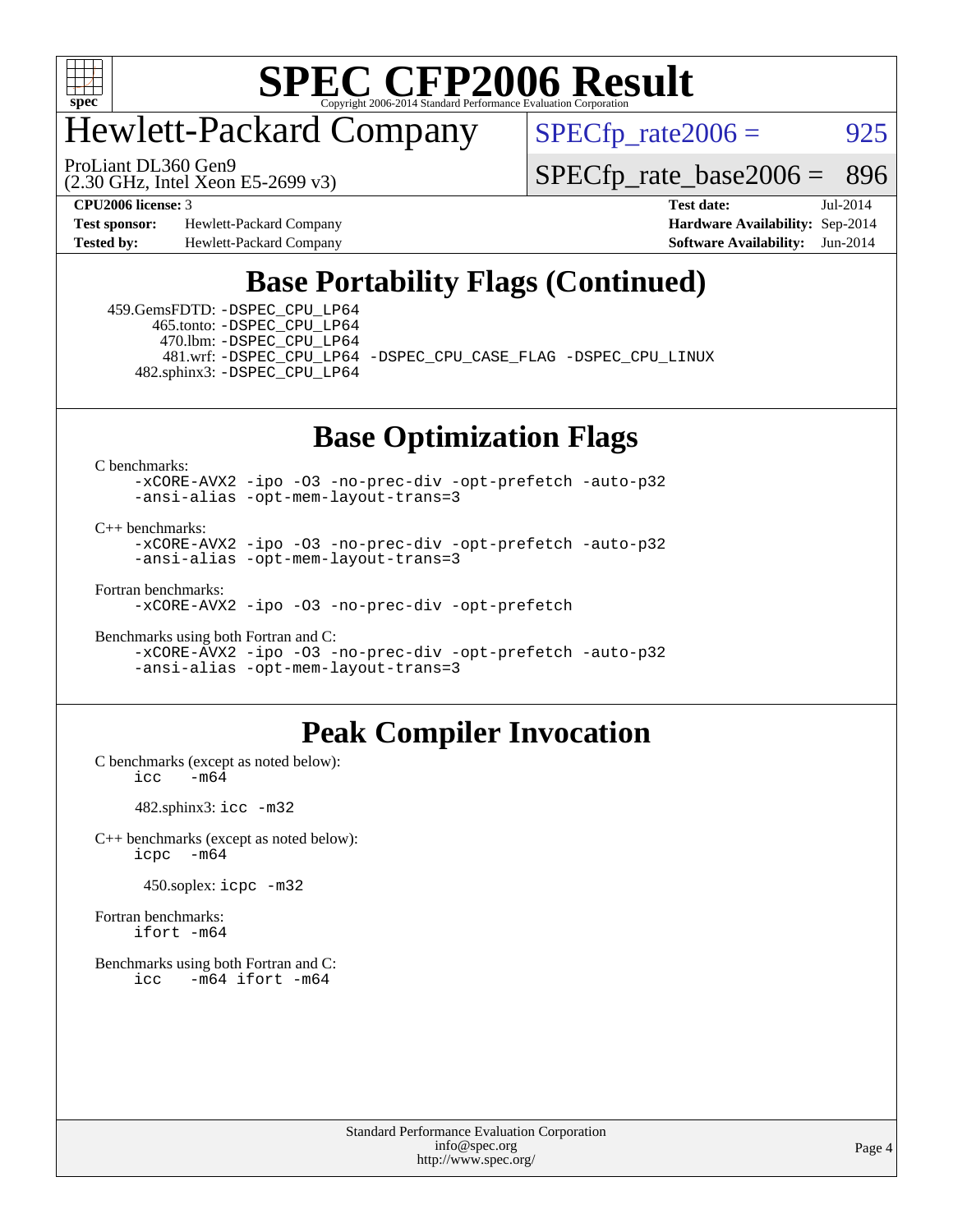

## Hewlett-Packard Company

 $SPECfp_rate2006 = 925$  $SPECfp_rate2006 = 925$ 

(2.30 GHz, Intel Xeon E5-2699 v3) ProLiant DL360 Gen9

[SPECfp\\_rate\\_base2006 =](http://www.spec.org/auto/cpu2006/Docs/result-fields.html#SPECfpratebase2006) 896

**[Test sponsor:](http://www.spec.org/auto/cpu2006/Docs/result-fields.html#Testsponsor)** Hewlett-Packard Company **[Hardware Availability:](http://www.spec.org/auto/cpu2006/Docs/result-fields.html#HardwareAvailability)** Sep-2014 **[Tested by:](http://www.spec.org/auto/cpu2006/Docs/result-fields.html#Testedby)** Hewlett-Packard Company **[Software Availability:](http://www.spec.org/auto/cpu2006/Docs/result-fields.html#SoftwareAvailability)** Jun-2014

**[CPU2006 license:](http://www.spec.org/auto/cpu2006/Docs/result-fields.html#CPU2006license)** 3 **[Test date:](http://www.spec.org/auto/cpu2006/Docs/result-fields.html#Testdate)** Jul-2014

#### **[Peak Portability Flags](http://www.spec.org/auto/cpu2006/Docs/result-fields.html#PeakPortabilityFlags)**

| 410.bwaves: -DSPEC CPU LP64                                    |  |
|----------------------------------------------------------------|--|
| 416.gamess: -DSPEC_CPU_LP64                                    |  |
| 433.milc: -DSPEC CPU LP64                                      |  |
| 434.zeusmp: -DSPEC_CPU_LP64                                    |  |
| 435.gromacs: -DSPEC_CPU_LP64 -nofor_main                       |  |
| 436.cactusADM: -DSPEC_CPU_LP64 -nofor_main                     |  |
| 437.leslie3d: -DSPEC CPU LP64                                  |  |
| 444.namd: -DSPEC CPU LP64                                      |  |
| 447.dealII: -DSPEC CPU LP64                                    |  |
| 453.povray: -DSPEC_CPU_LP64                                    |  |
| 454.calculix: - DSPEC CPU LP64 - nofor main                    |  |
| 459.GemsFDTD: -DSPEC CPU LP64                                  |  |
| 465.tonto: -DSPEC CPU LP64                                     |  |
| 470.1bm: - DSPEC CPU LP64                                      |  |
| 481.wrf: -DSPEC CPU_LP64 -DSPEC_CPU_CASE_FLAG -DSPEC_CPU_LINUX |  |

#### **[Peak Optimization Flags](http://www.spec.org/auto/cpu2006/Docs/result-fields.html#PeakOptimizationFlags)**

[C benchmarks](http://www.spec.org/auto/cpu2006/Docs/result-fields.html#Cbenchmarks):

433.milc: basepeak = yes

 $470.$ lbm: basepeak = yes

 482.sphinx3: [-xCORE-AVX2](http://www.spec.org/cpu2006/results/res2014q3/cpu2006-20140908-31270.flags.html#user_peakOPTIMIZE482_sphinx3_f-xAVX2_5f5fc0cbe2c9f62c816d3e45806c70d7) [-ipo](http://www.spec.org/cpu2006/results/res2014q3/cpu2006-20140908-31270.flags.html#user_peakOPTIMIZE482_sphinx3_f-ipo) [-O3](http://www.spec.org/cpu2006/results/res2014q3/cpu2006-20140908-31270.flags.html#user_peakOPTIMIZE482_sphinx3_f-O3) [-no-prec-div](http://www.spec.org/cpu2006/results/res2014q3/cpu2006-20140908-31270.flags.html#user_peakOPTIMIZE482_sphinx3_f-no-prec-div) [-opt-mem-layout-trans=3](http://www.spec.org/cpu2006/results/res2014q3/cpu2006-20140908-31270.flags.html#user_peakOPTIMIZE482_sphinx3_f-opt-mem-layout-trans_a7b82ad4bd7abf52556d4961a2ae94d5) [-unroll2](http://www.spec.org/cpu2006/results/res2014q3/cpu2006-20140908-31270.flags.html#user_peakCOPTIMIZE482_sphinx3_f-unroll_784dae83bebfb236979b41d2422d7ec2)

#### [C++ benchmarks:](http://www.spec.org/auto/cpu2006/Docs/result-fields.html#CXXbenchmarks)

```
 444.namd: -xCORE-AVX2(pass 2) -prof-gen(pass 1) -ipo(pass 2)
         -03(pass 2) -no-prec-div(pass 2)
         -opt-mem-layout-trans=3(pass 2) -prof-use(pass 2) -fno-alias
         -auto-ilp32
447.dealII: basepeak = yes
450.soplex: -xCORE-AVX2(pass 2) -prof-gen(pass 1) -ipo(pass 2)
         -O3(pass 2) -no-prec-div(pass 2)
         -opt-mem-layout-trans=3(pass 2) -prof-use(pass 2)
         -opt-malloc-options=3
453.povray: -xCORE-AVX2(pass 2) -prof-gen(pass 1) -ipo(pass 2)
         -O3(pass 2) -no-prec-div(pass 2)
```
[-opt-mem-layout-trans=3](http://www.spec.org/cpu2006/results/res2014q3/cpu2006-20140908-31270.flags.html#user_peakPASS2_CXXFLAGS453_povray_f-opt-mem-layout-trans_a7b82ad4bd7abf52556d4961a2ae94d5)(pass 2) [-prof-use](http://www.spec.org/cpu2006/results/res2014q3/cpu2006-20140908-31270.flags.html#user_peakPASS2_CXXFLAGSPASS2_LDFLAGS453_povray_prof_use_bccf7792157ff70d64e32fe3e1250b55)(pass 2) [-unroll4](http://www.spec.org/cpu2006/results/res2014q3/cpu2006-20140908-31270.flags.html#user_peakCXXOPTIMIZE453_povray_f-unroll_4e5e4ed65b7fd20bdcd365bec371b81f) [-ansi-alias](http://www.spec.org/cpu2006/results/res2014q3/cpu2006-20140908-31270.flags.html#user_peakCXXOPTIMIZE453_povray_f-ansi-alias)

[Fortran benchmarks](http://www.spec.org/auto/cpu2006/Docs/result-fields.html#Fortranbenchmarks):

Continued on next page

Standard Performance Evaluation Corporation [info@spec.org](mailto:info@spec.org) <http://www.spec.org/>